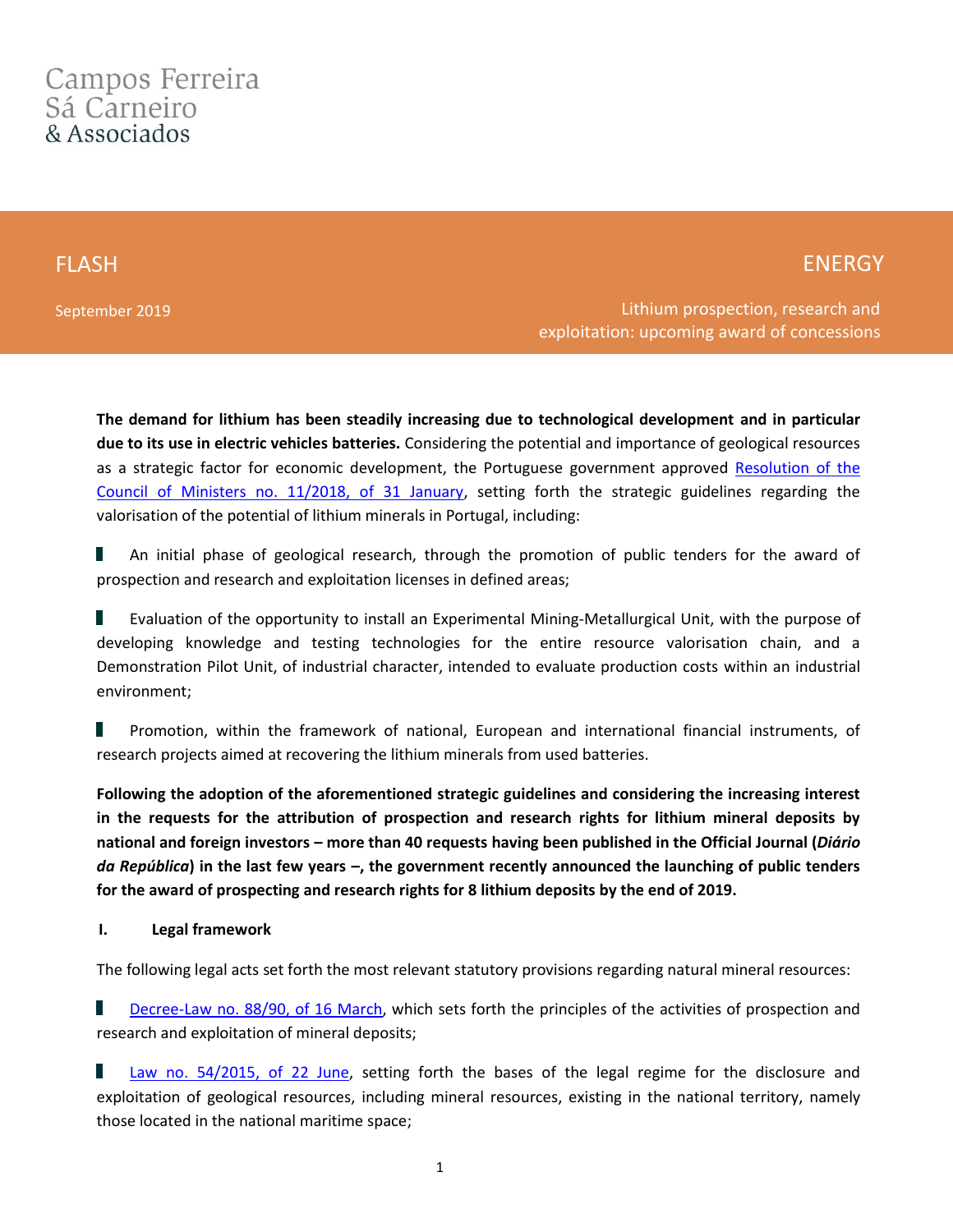

П [Resolution of the Council of Ministers no. 11/2018, of 31 January,](https://dre.pt/application/conteudo/114610495) which sets forth the strategic guidelines regarding the valorisation of the potential of lithium minerals in Portugal.

#### **II. The regime of mineral resources in Portugal**

Mineral resources are integrated in the State's public domain and may be subject to (i) **prior evaluation rights** for studies aimed at improving knowledge of existing resources, (ii) **prospection and research rights** for the development of activities aimed at revealing resources and determining their characteristics, until the disclosure of the existence of economic value, (iii) **experimental exploitation rights** when the necessary conditions do not exist for the immediate establishment of the exploitation, and (iv) **exploitation rights** aimed at the economic exploitation of resources. The private use of mineral resources is granted on an exclusivity regime and no incompatible rights may be attributed to any third parties during their period of validity due to their scope, content or geographical area.

| <b>Contracts</b>                 | <b>Scope</b>                                                                                                                                | Area                     | <b>Deadline</b> |
|----------------------------------|---------------------------------------------------------------------------------------------------------------------------------------------|--------------------------|-----------------|
| <b>Prior evaluation</b>          | The realization of studies aimed at improving<br>knowledge of existing resources                                                            | 15 km2                   | 1 year          |
| <b>Prospection and research</b>  | The development of activities aimed at revealing<br>resources and determining their characteristics                                         | 500 km2, or<br>5,000 km2 | 5 years         |
| <b>Experimental exploitation</b> | The economic exploitation of resources when the<br>necessary conditions for the immediate establishment<br>of the exploitation do not exist |                          | 5 years         |
| <b>Exploitation</b>              | The economic exploitation of resources                                                                                                      |                          | 90 years        |

The following table contains the main features, area and deadline regarding the aforementioned rights:

Specific provisions regarding the vicissitudes of the private use titles for mineral resources are stipulated by law, namely (i) the determination that the transmission of the contractual positions in the contracts of allocation of rights of private use must be preceded by authorization of the Minister of Economy, and (ii) that only mortgages can be set up on the rights resulting from concession and on the operation facilities to secure credits for exploitation works, and the Directorate General of Energy and Geology (*Direcção-Geral de Energia e Geologia*, DGEG) must be informed prior to the provision of such security.

# **a) In particular, prospection and research rights**

Prospection and research rights may only be granted to legal persons that meet certain suitability, technical and financial capacity requirements with respect to the nature of the works to be developed and may only comprise an area not exceeding 500 km2, or 5,000 km2 if the area is located in the national maritime space, for a 5 year maximum deadline, including extensions.

The procedure for awarding such rights may be triggered by private initiative or by the State's initiative, through the launch of a public tender.